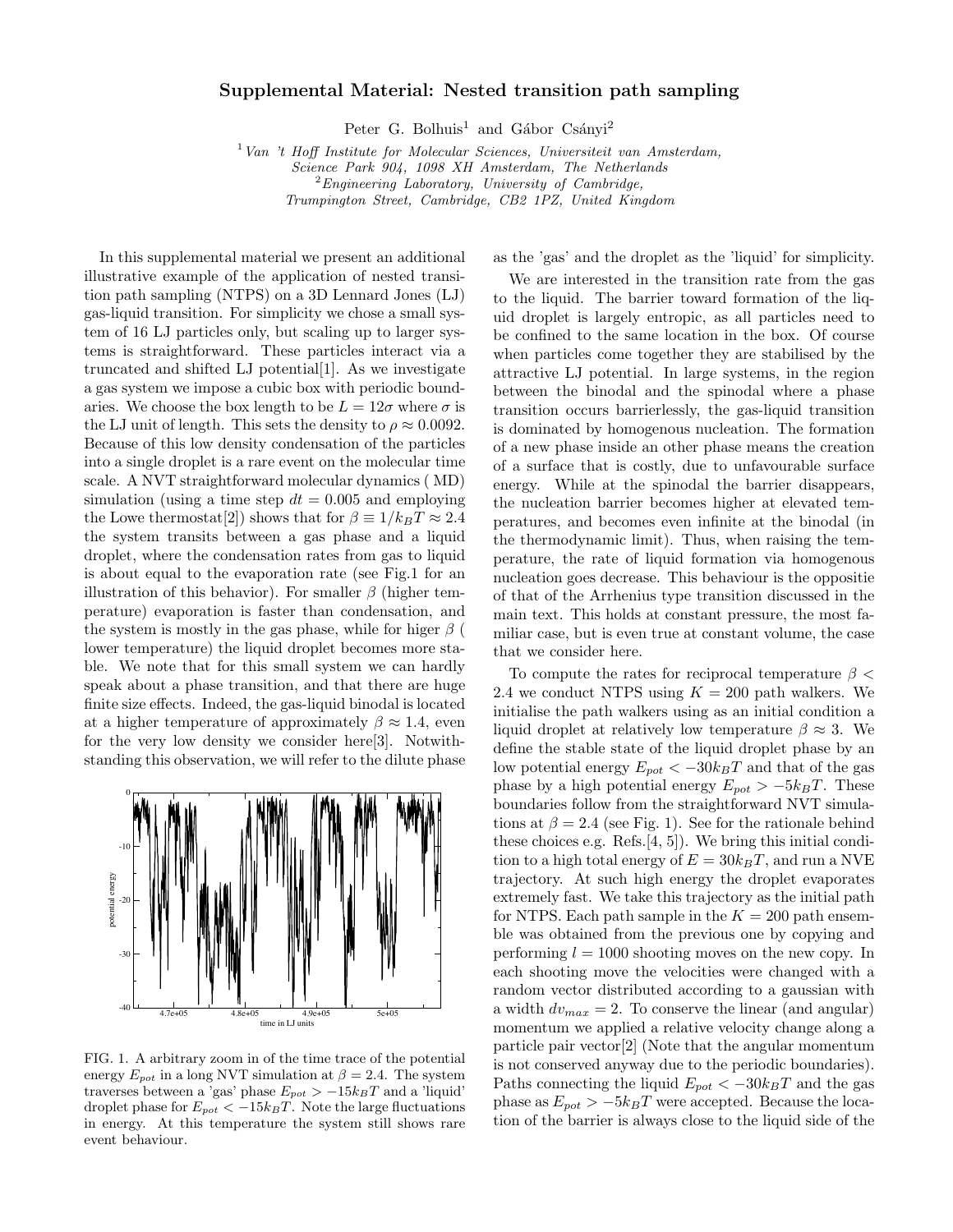

FIG. 2. (a) Path observables  $U_A$  and  $U_{AB}$  as function of  $\beta$  for a 3D LJ gas-liquid transition as obtained from two independent NTPS runs. (b) Logarithm of rate constant of 3D LJ gas-liquid condensation transitions obtained by direct NVT MD simulation (purple diamonds), and the NTPS rate (black curve). The red curve is the nested integral of Eq. 1, while the red circles indicate the canonically averaged  $k(E)$  values using MD. The black NTPS is shifted to match the red curve at the reference temperature  $\beta_0 = 2.4$ . The inset gives the micro-canonical rate constant as obtained from SRTIS over the relevant energy range.

transition, whereas the gas side of the barrier creates a longer path, we employ the aimless shooting method  $[6]$ , to avoid low acceptance. This method allows in each shooting move a shift of  $-1, 0$ , or 1 frame with respect to the previous shooting point. See Ref. [6] for more details.

We restrict the energy of the NVE paths to a maximum of  $E = 48k_BT$  to avoid unphysically high energies that would result in integration errors. We obtained sufficiently decorrelated trajectories after  $l = 1000$  shootings.

After the decorrelation phase, we apply the iterative nested sampling algorithm, using the same number of  $l = 1000$  shooting trials. (We note that we probably overestimated the number of steps between samples in the calculation, since the gas phase space is quite easily traversed, and in fact requires fewer walkers. Using  $l = 100$ we essentially obtain the same results). During the sampling we compute the cumulative density of states. We end when the total energy does not contribute any more to the temperatures of interest, which is the case around  $E = -2k_BT$ . This computation using NTPS took about 24 hours on a single Intel CPU core. As pointed out above, the paths to the gas phase can become relatively long, as the driving force to evaporation is not very high, especially not at low energy. From the cumulative density of states function we compute the average path (total) energy  $U_{AB} \equiv \langle E \rangle_{AB}$  as a function of  $\beta$  via Eq. 5 in the Main Text, which is plotted in Fig. 2a,. The energy

of the paths is high at low  $\beta$  but decreases quickly when  $\beta > 0.5$ , to reach around  $E \approx -1$  for high  $\beta$ .

We then conduct a NTPS run in which only the initial state needs to be in the gas phase. Here we use uniform shooting with a fixed path length  $\tau = 1000$  timesteps, as the end point is not defined, and all paths can be accepted as long as it starts in the gas phase. From the cumulative density of states we compute the energy  $U_A \equiv \langle E \rangle_A$  via Eq. 5 in the Main Text, also shown in Fig. 2a. This computation took around 5 hours on a single Intel CPU core. As these paths are less restricted than the AB paths, the energy starts at higher  $E$  for low β, but of course stays below the upper limit of  $E =$  $48k_BT$ . Note that this is the opposite behaviour as for the examples in the Main Text, as there the unrestricted paths were drawn to lower energy by the potential energy wells. Returning to Fig. 2a, the total energy  $U_A$  then drops gradually, until at high  $\beta$  the energy drops even below the  $U_{AB}$  curve and ends at  $E \approx -2.8k_BT$ , which is still well above the gas stable state limit of  $E_{pot}$  =  $-5k_BT$ . So, while at high temperature the unrestricted paths are higher in energy than the restricted AB paths, at low temperature, the situation reverses, and becomes similar to the situation in the main text examples.

Next, we compute the derivative  $d \ln k / d\beta$  from the path observables  $U_A$  and  $U_{AB}$ , using Eq. 12 in the Main Text. This derivative can be integrated to yield, up to a constant, the (logarithm of) the rate constant for condensation. This rate curve is shown in Fig. 2b, with the integration constant chosen such that the predicted rate constant curve matches with the rate constant computed via regular path sampling, as detailed below.

As the rate curve is only known up to an arbitrary (integration) constant, we need to compute a reference rate constant, just as in the Main Text for the 2D LJ cluster. We can perform straightforward MD at temperatures around  $\beta = 2.4$ , as there the transitions between the liquid and the gas occur spontaneously (See Fig. 1). We compute the mean first passage times from the dwell times for the gas to liquid transition, using the same stable state definition as for the path sampling, for temperatures  $\beta = 2.1, 2.2, 2.3, 2.4, 2.5, 2.6$  and 2.7, by running straightforward NVT MD for  $10^9$  timesteps. For  $\beta < 2.1$ we cannot get a direct estimate anymore, since the transition has become too unlikely, and the liquid droplet is no longer stable, or even metastable. These calculations took of the order of several hours on a single Intel CPU core, per temperature. The resulting rate constants are shown as purple diamonds in Fig. 2b.

However, the NTPS is done for constant energy path rather than constant temperature paths. As the paths can be relatively long, this does influence the rates significantly. A proper comparison with the NTPS results would require the computation of rates via direct MD with infinitely slow coupling to a heat bath. This turns out to be unfeasible. The direct rate at very low ther